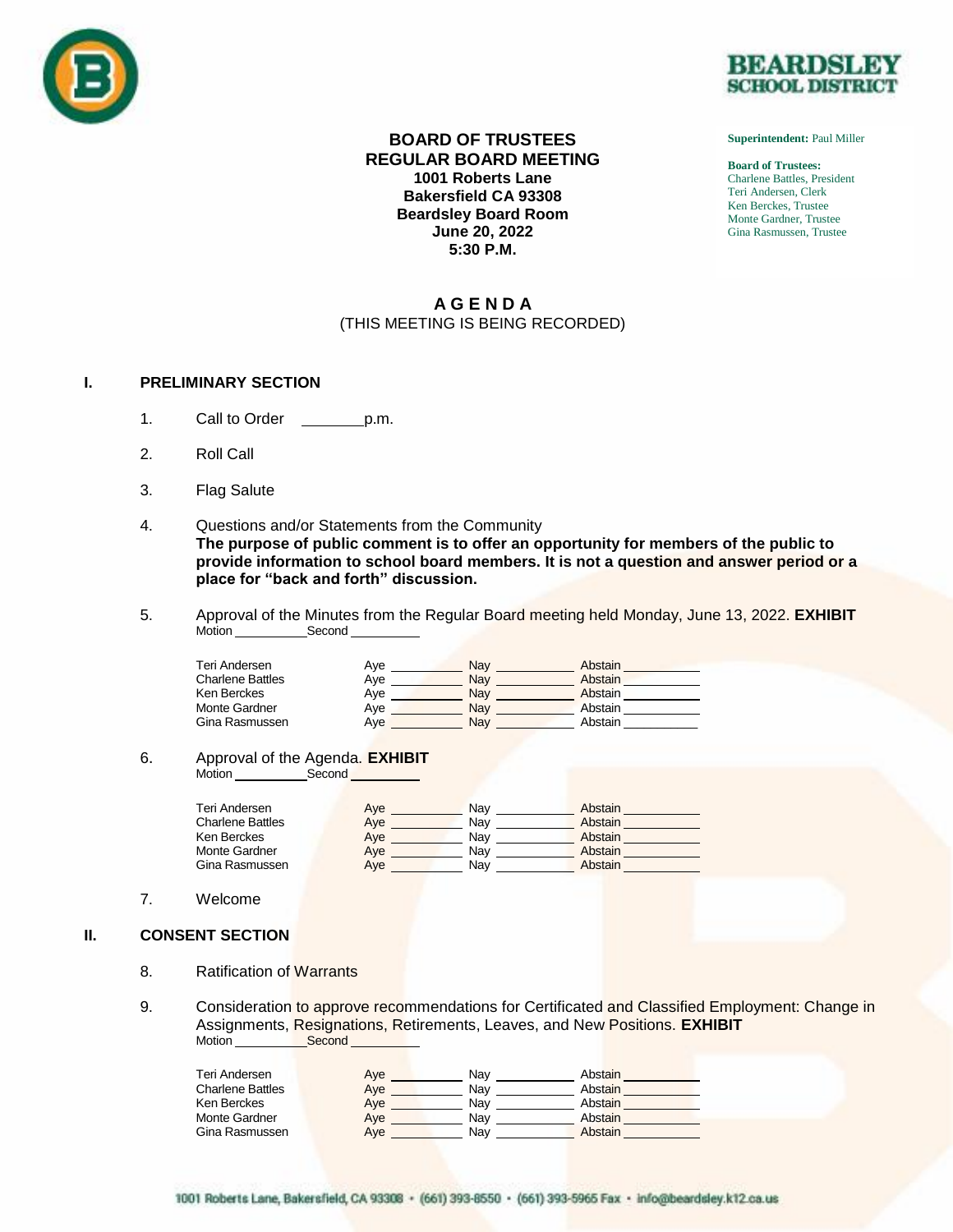# **III. ACTION SECTION**

10. Consideration to approve the 2021-2022 Local Performance Indicators for the California Dashboard. **EXHIBIT** Motion Second

| Teri Andersen           | Ave | Nav | Abstain |  |
|-------------------------|-----|-----|---------|--|
| <b>Charlene Battles</b> | Aye | Nav | Abstain |  |
| Ken Berckes             | Aye | Nav | Abstain |  |
| Monte Gardner           | Aye | Nav | Abstain |  |
| Gina Rasmussen          | Aye | Nav | Abstain |  |

11. Consideration to approve the 2022-2023 LCFF Budget Overview for Parents, Annual Update for the 2021-2022 LCAP/LCP, and the 2021-2023 Local Control and Accountability Plan. **NOTE: A Public Hearing was held at the June 13, 2022 board meeting. EXHIBIT** Motion Second COM

| Teri Andersen           | Ave | Nav | Abstain |
|-------------------------|-----|-----|---------|
| <b>Charlene Battles</b> | Ave | Nav | Abstain |
| Ken Berckes             | Ave | Nav | Abstain |
| Monte Gardner           | Ave | Nav | Abstain |
| Gina Rasmussen          | Ave | Nav | Abstain |

12. Consideration to approve the 2022-2023 Proposed Budget, give Positive Certification of the Standards Criteria that the District will be able to meet its financial obligations for the current fiscal year and subsequent two fiscal years. **NOTE: A Public Hearing was held at the June 13, 2022 board meeting. EXHIBIT**

Motion Second

| Teri Andersen           | Ave | Nav | Abstain |
|-------------------------|-----|-----|---------|
| <b>Charlene Battles</b> | Ave | Nav | Abstain |
| Ken Berckes             | Ave | Nav | Abstain |
| Monte Gardner           | Ave | Nav | Abstain |
| Gina Rasmussen          | Ave | Nav | Abstain |

13. Consideration to approve the Universal Pre-Kindergarten Planning and Implementation Grant Program for Transitional Kindergarten. **EXHIBIT** Motion Second

| Teri Andersen           | Ave | Nav        | Abstain |  |
|-------------------------|-----|------------|---------|--|
| <b>Charlene Battles</b> | Aye | <b>Nav</b> | Abstain |  |
| Ken Berckes             | Aye | Nav        | Abstain |  |
| Monte Gardner           | Aye | Nav        | Abstain |  |
| Gina Rasmussen          | Ave | Nav        | Abstain |  |

14. Consideration to approve an MOU between KCSOS and Beardsley School District for the annual teacher induction program. **EXHIBIT Motion** 

| Teri Andersen    | Ave | Nav | Abstain |  |
|------------------|-----|-----|---------|--|
| Charlene Battles | Ave | Nav | Abstain |  |
| Ken Berckes      | Ave | Nav | Abstain |  |
| Monte Gardner    | Ave | Nav | Abstain |  |
| Gina Rasmussen   | Ave | Nav | Abstain |  |

15. Consideration to approve stipend payments to intern and induction coaches for the 2021-2022 school year. **EXHIBIT** Motion **Second** 

| Teri Andersen           | Ave | Nav | Abstain |  |
|-------------------------|-----|-----|---------|--|
| <b>Charlene Battles</b> | Aye | Nav | Abstain |  |
| Ken Berckes             | Ave | Nav | Abstain |  |
| Monte Gardner           | Ave | Nav | Abstain |  |
| Gina Rasmussen          | Ave | Nav | Abstain |  |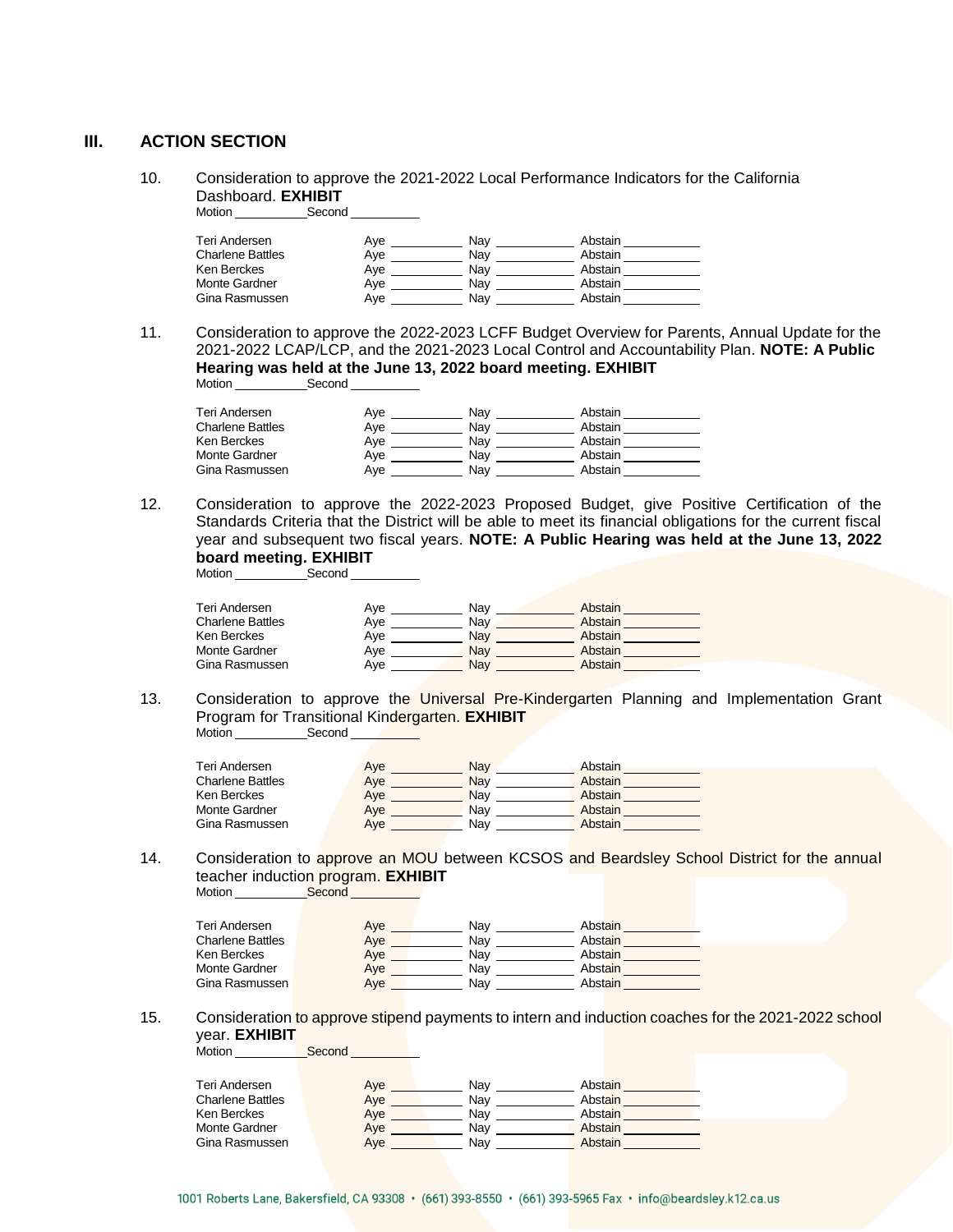## 16. Consideration to approve an agreement between Edlio and Beardsley School District for website services. **EXHIBIT**

Motion \_\_\_\_\_\_\_\_\_\_\_\_\_Second \_

| Teri Andersen           | Ave | Nav | Abstain |  |
|-------------------------|-----|-----|---------|--|
| <b>Charlene Battles</b> | Ave | Nav | Abstain |  |
| Ken Berckes             | Ave | Nav | Abstain |  |
| Monte Gardner           | Ave | Nav | Abstain |  |
| Gina Rasmussen          | Ave | Nav | Abstain |  |

#### 17. Consideration to approve a contract between Beardsley School District and Measurement Incorporated for the 2022-23 school year. **EXHIBIT** Motion Second Contract Second

| Teri Andersen    | Ave | Nav | Abstain |  |
|------------------|-----|-----|---------|--|
| Charlene Battles | Ave | Nav | Abstain |  |
| Ken Berckes      | Ave | Nav | Abstain |  |
| Monte Gardner    | Ave | Nav | Abstain |  |
| Gina Rasmussen   | Ave | Nav | Abstain |  |

#### 18. Consideration to approve a contract between Mission Linen Supply and Beardsley School District for linen rentals and uniform purchases. **EXHIBIT** Motion Second

| Teri Andersen           | Ave | Nav | Abstain |
|-------------------------|-----|-----|---------|
| <b>Charlene Battles</b> | Ave | Nav | Abstain |
| Ken Berckes             | Ave | Nav | Abstain |
| <b>Monte Gardner</b>    | Ave | Nav | Abstain |
| Gina Rasmussen          | Ave | Nav | Abstain |

19. Consideration to approve an agreement with Frog Street Press, LLC. for Transitional Kindergarten Instructional Materials. **EXHIBIT**

Motion Second

| Teri Andersen           | Ave | Nav | Abstain |  |
|-------------------------|-----|-----|---------|--|
| <b>Charlene Battles</b> | Ave | Nav | Abstain |  |
| Ken Berckes             | Ave | Nav | Abstain |  |
| <b>Monte Gardner</b>    | Ave | Nav | Abstain |  |
| Gina Rasmussen          | Aye | Nav | Abstain |  |

#### 20. Consideration to approve Professional Development Days for the 2022-2023 school year. **EXHIBIT** Motion Second Second

| Teri Andersen           | Aye | Nav | Abstain |
|-------------------------|-----|-----|---------|
| <b>Charlene Battles</b> | Aye | Nav | Abstain |
| Ken Berckes             | Aye | Nav | Abstain |
| Monte Gardner           | Ave | Nav | Abstain |
| Gina Rasmussen          | Ave | Nav | Abstain |

#### 21. Consideration to approve an agreement between SSICA and Beardsley School District for a student ID card system for Beardsley Jr High. **EXHIBIT** Motion <u>Communic Second</u>

| Teri Andersen    | Aye | Nav | Abstain |  |
|------------------|-----|-----|---------|--|
| Charlene Battles | Ave | Nav | Abstain |  |
| Ken Berckes      | Ave | Nav | Abstain |  |
| Monte Gardner    | Ave | Nav | Abstain |  |
| Gina Rasmussen   | Ave | Nav | Abstain |  |
|                  |     |     |         |  |